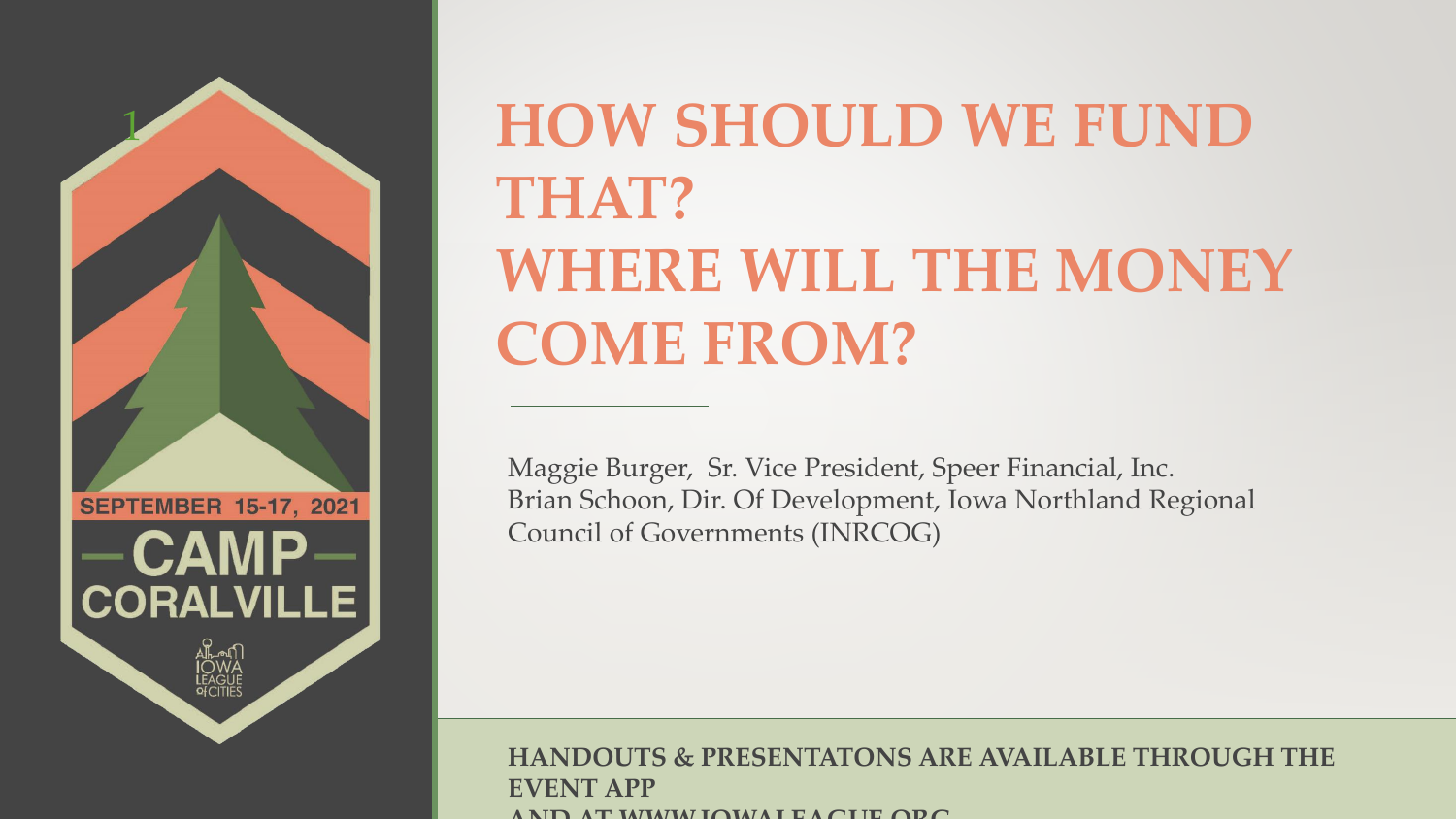### 2

## **SESSION OBJECTIVES**

- PROJECT IDENTIFICATION
- PROCESS & TIMELINES
- PRELIMINARY COST ESTIMATES
- WHO TO CALL FOR FUNDING
- FUNDING SOURCES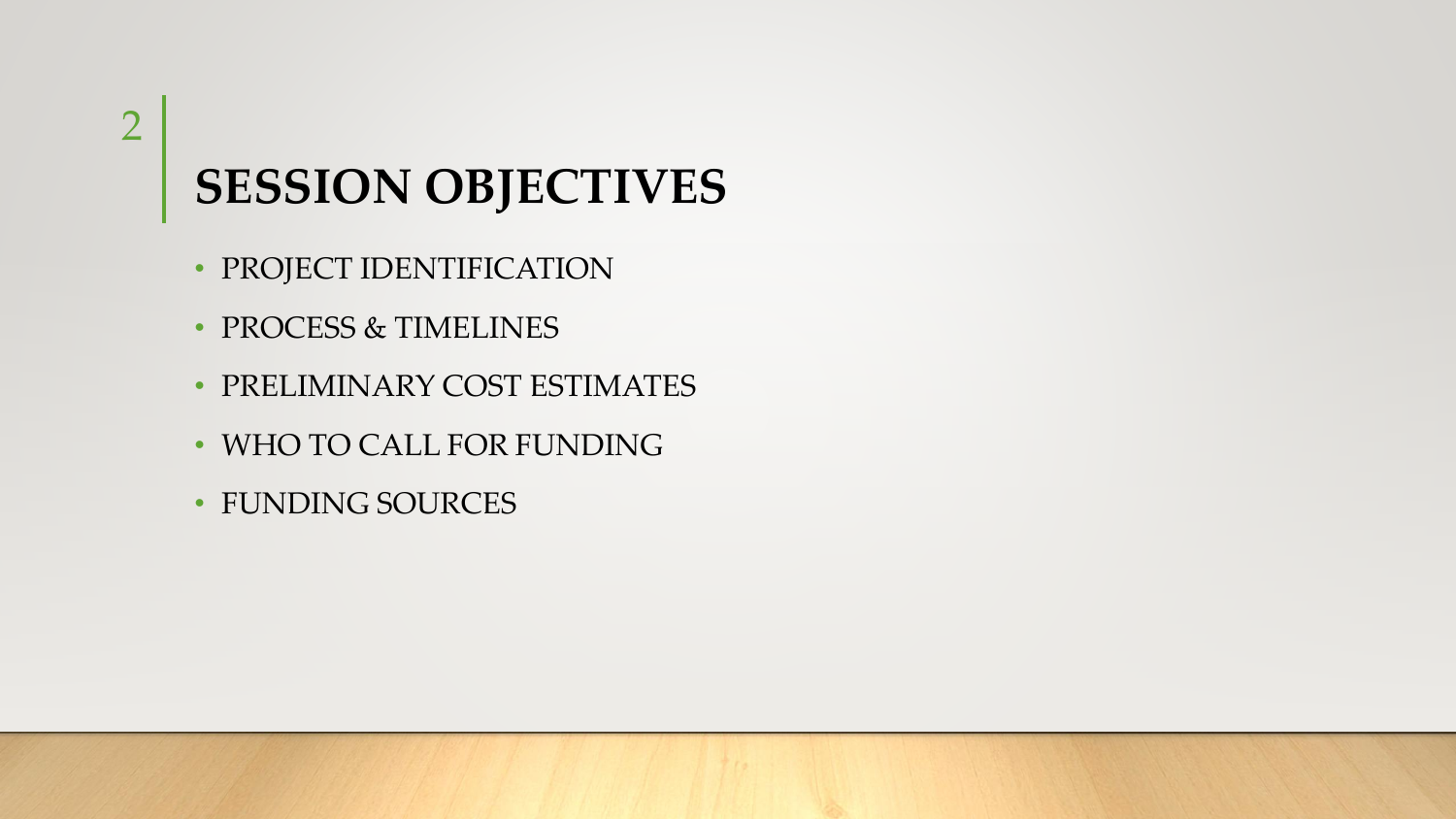#### **PROJECT IDENTIFICATION**

Getting the

Council/Mayor/Public Works on the same page about a project can be difficult, here are a few ideas for keeping things fresh in your City

- Put together a Capital Improvements Plan (CIP)
- Refresh that CIP annually
- Make a Wants/Needs List to the CIP
	- Needs are something that has to be completed
	- Wants could be done if funding was available
	- Put everything from large projects to technology purchases on the list
- Don't be afraid to plan ahead for rate increases (Water/Sewer) or renewal of Local Option Sales Tax and a Debt Service Levy can be your friend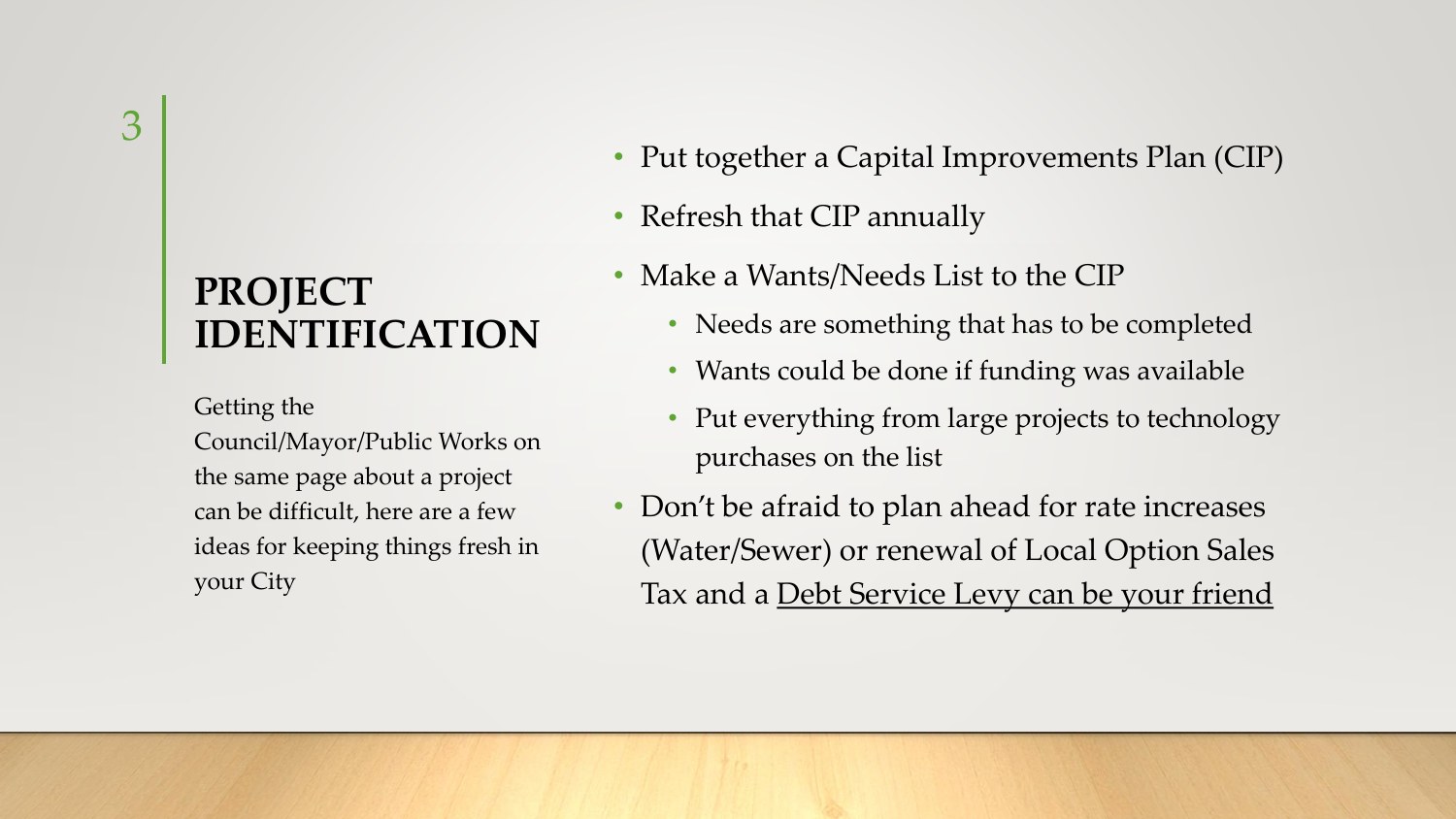#### 4

### **PROCESS & TIMELINES**

- Begin early
- Income Surveys? (CDBG, USDA, etc.)
- "Readiness" is a critical factor (facility plans, financing, final design, and environmental reviews)
- Involve funding and oversight agencies from the start
- Define project partners
- Project may take two years to develop or achieve readiness (and longer to get funded)
- Financing timeline: concurrent with engineering/planning
- Construction timeline
- Be cognizant of permit expirations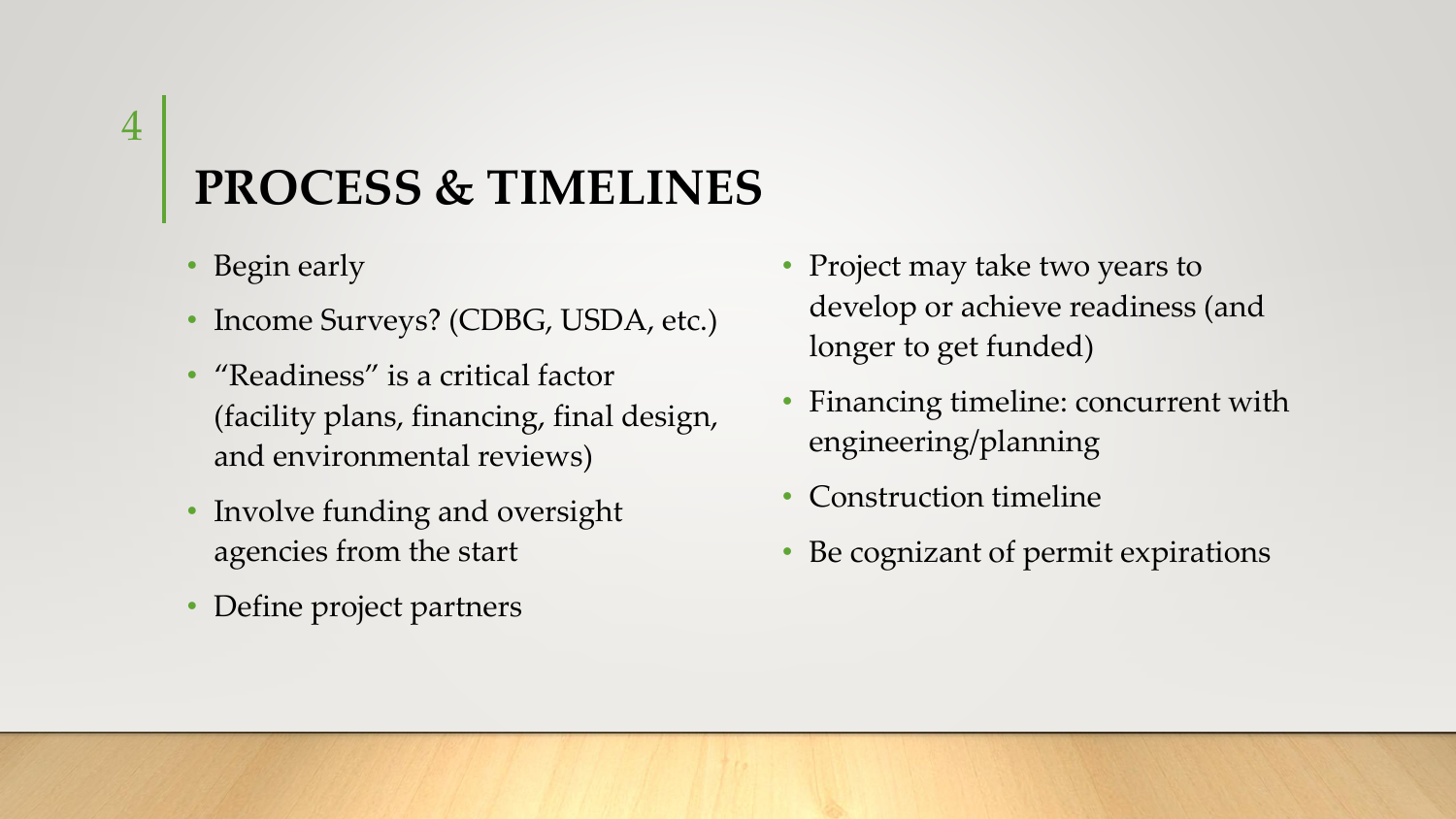## **PRELIMINARY COST ESTIMATES**

- Hire engineers and architects (professionals), don't do the estimates in-house
	- This is their job to know what this will cost based on equipment needed, construction, duration, etc.
- Make sure cost estimates include professional fees, i.e., planning & design, construction management, contingency, land acquisition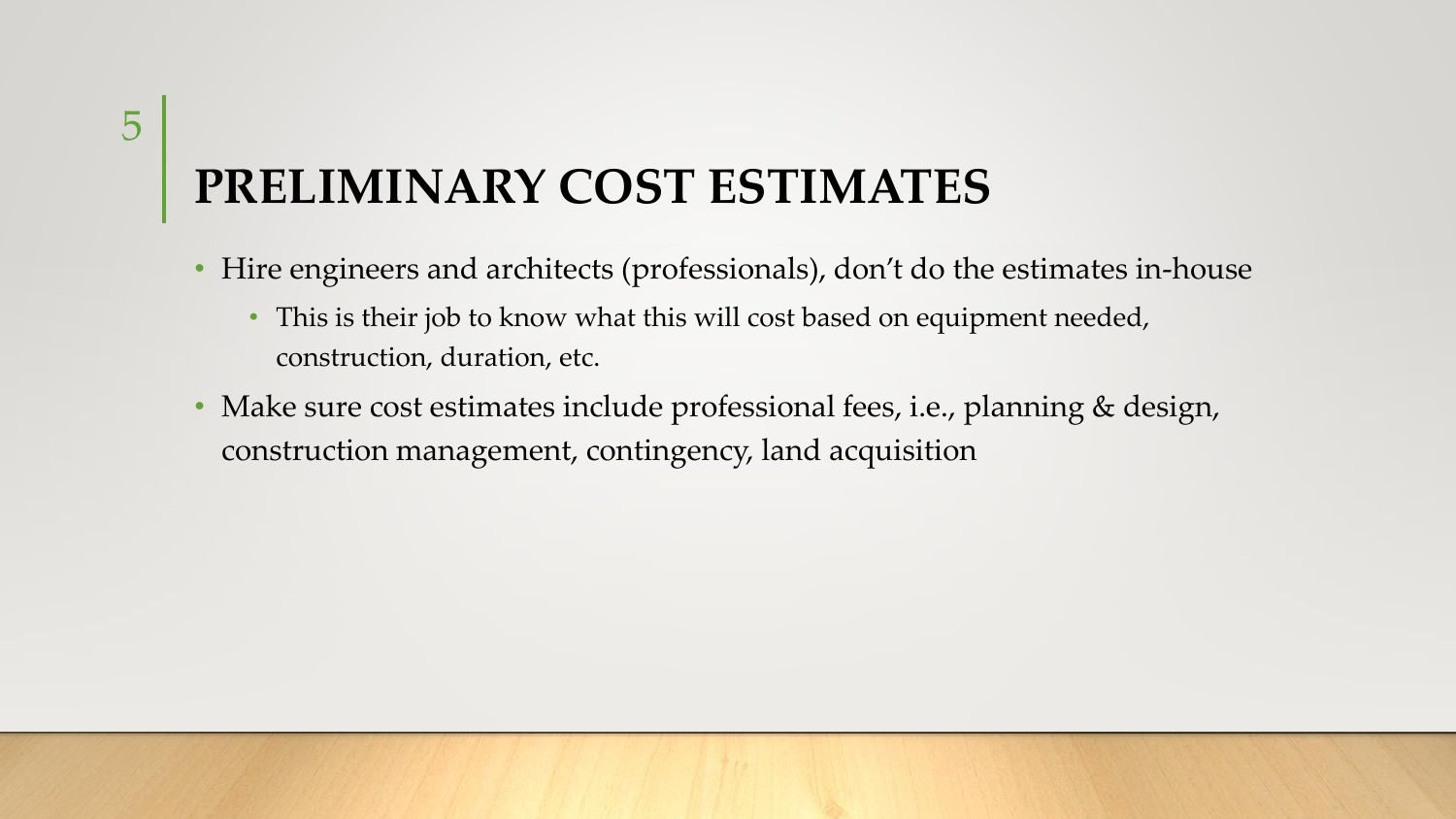## WHO TO CALL FOR FUNDING

• COGs

6

- 17 Councils/Commissions in Iowa
- Voluntary associations –Iowa Code 28H/28E
- Extension of City/County staff
- They provide planning, grant writing, project management, housing, economic development, intergovernmental projects
- Municipal Advisor
	- Can assist in financing your local match or un-funded portion
	- Gives advice on putting all funding sources together for proper financing size and timing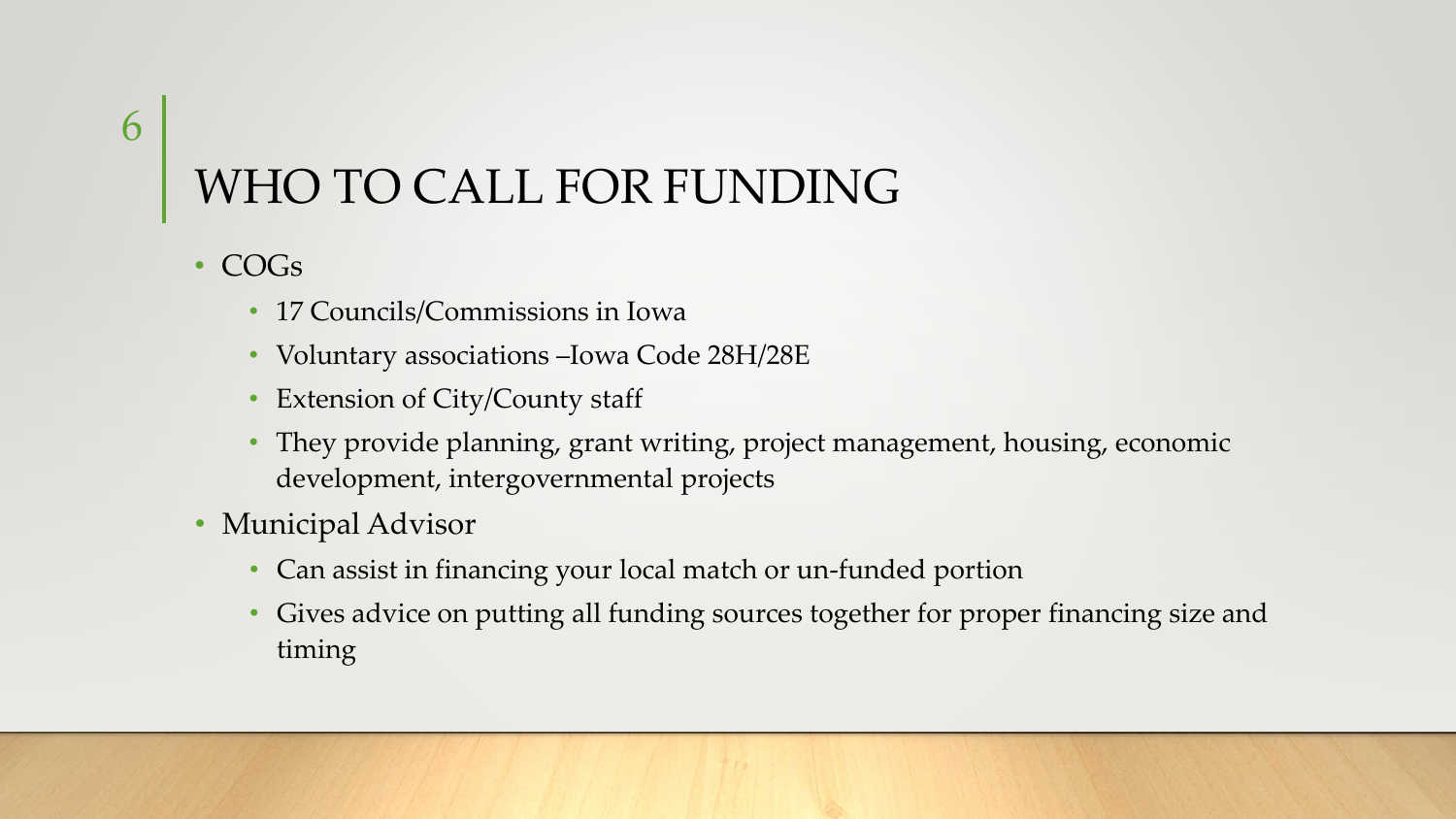# LOCAL PROJECT PARTNERS

• City or County

7

- Elected, City Clerk/Administrator/County Auditor/Public Works Dept.
- Engineer (Municipal and contract)
- Finance (Management firms)
- Legal (Municipal and bond counsel)
- Administration
- Loop-in state and/or federal agencies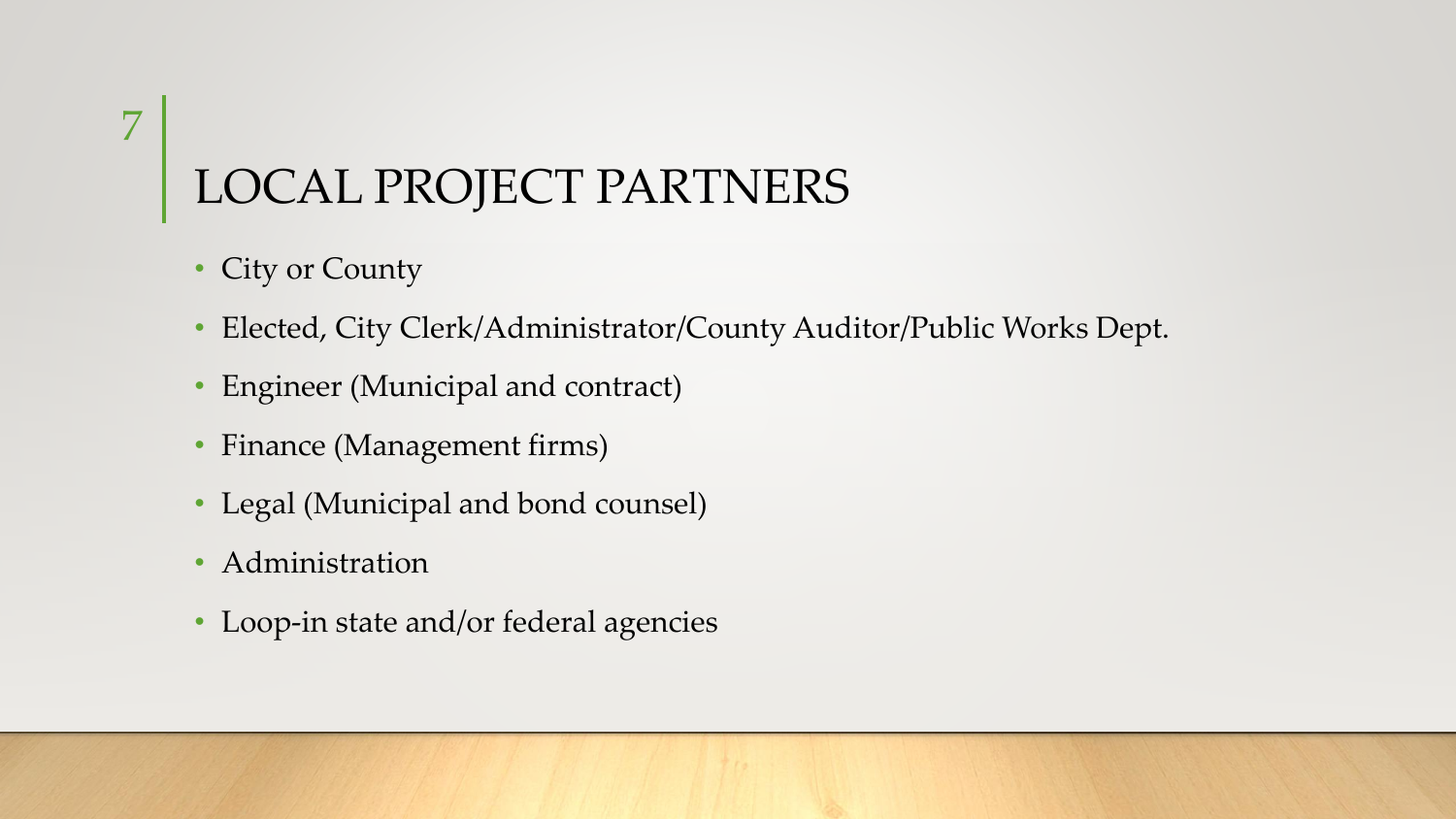## LOCAL PROJECT PARTNERS

- Procurement
	- Consulting Engineer (RFQ or RFP)
	- Consulting Financial Advisor/Administrator
	- Consulting Attorney (Local and Bond Counsel)
	- Administrative Services
	- Property acquisition-prior to application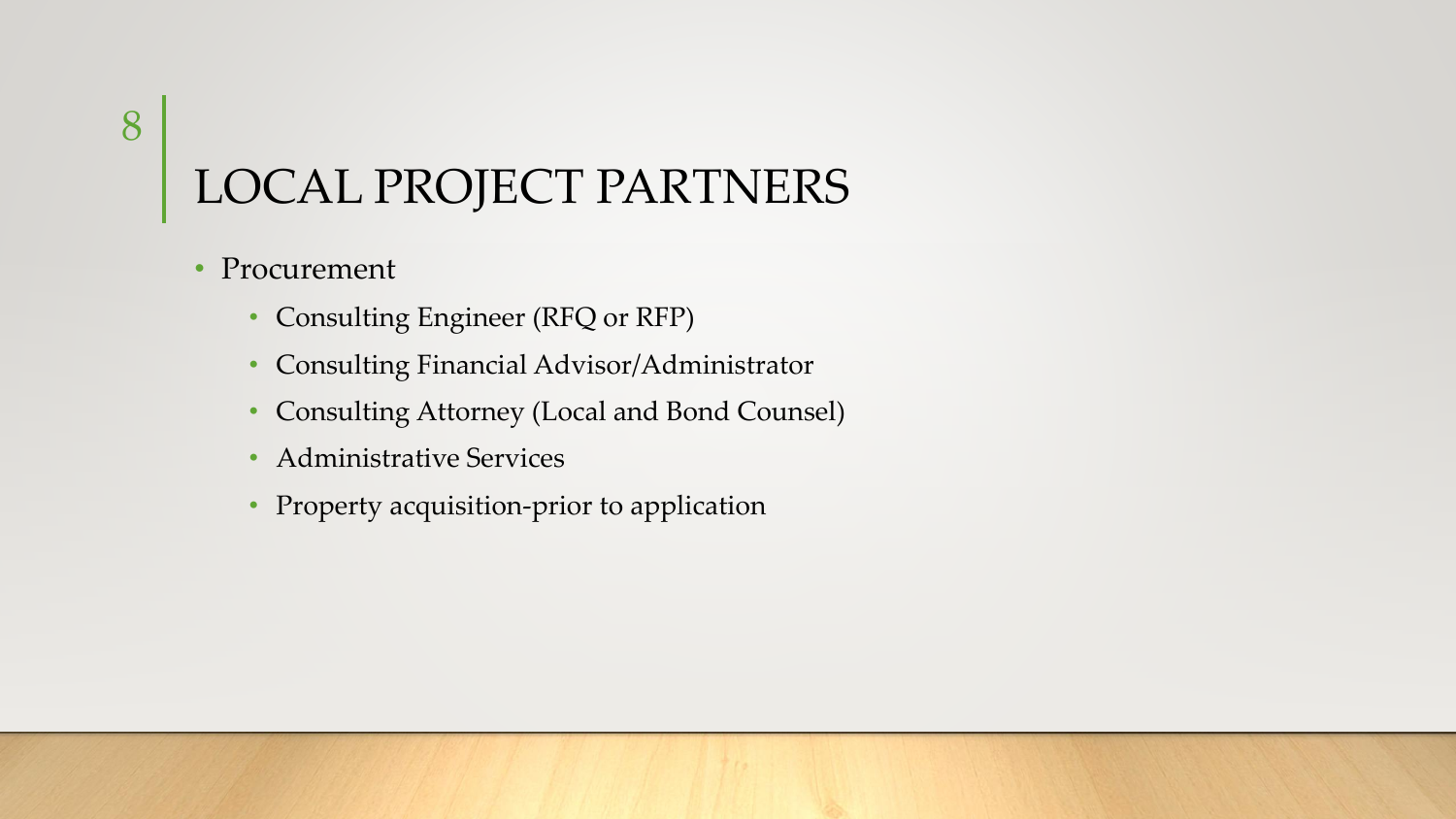# FUNDING SOURCES

- Regular Programs and Disaster Funding
- Federal Programs
	- Economic Development Administration
	- USDA, Rural Development (grant and loan)
- Federal Funds (State Administered)
	- Community Development Block Grant
	- Hazard Mitigation Grant Program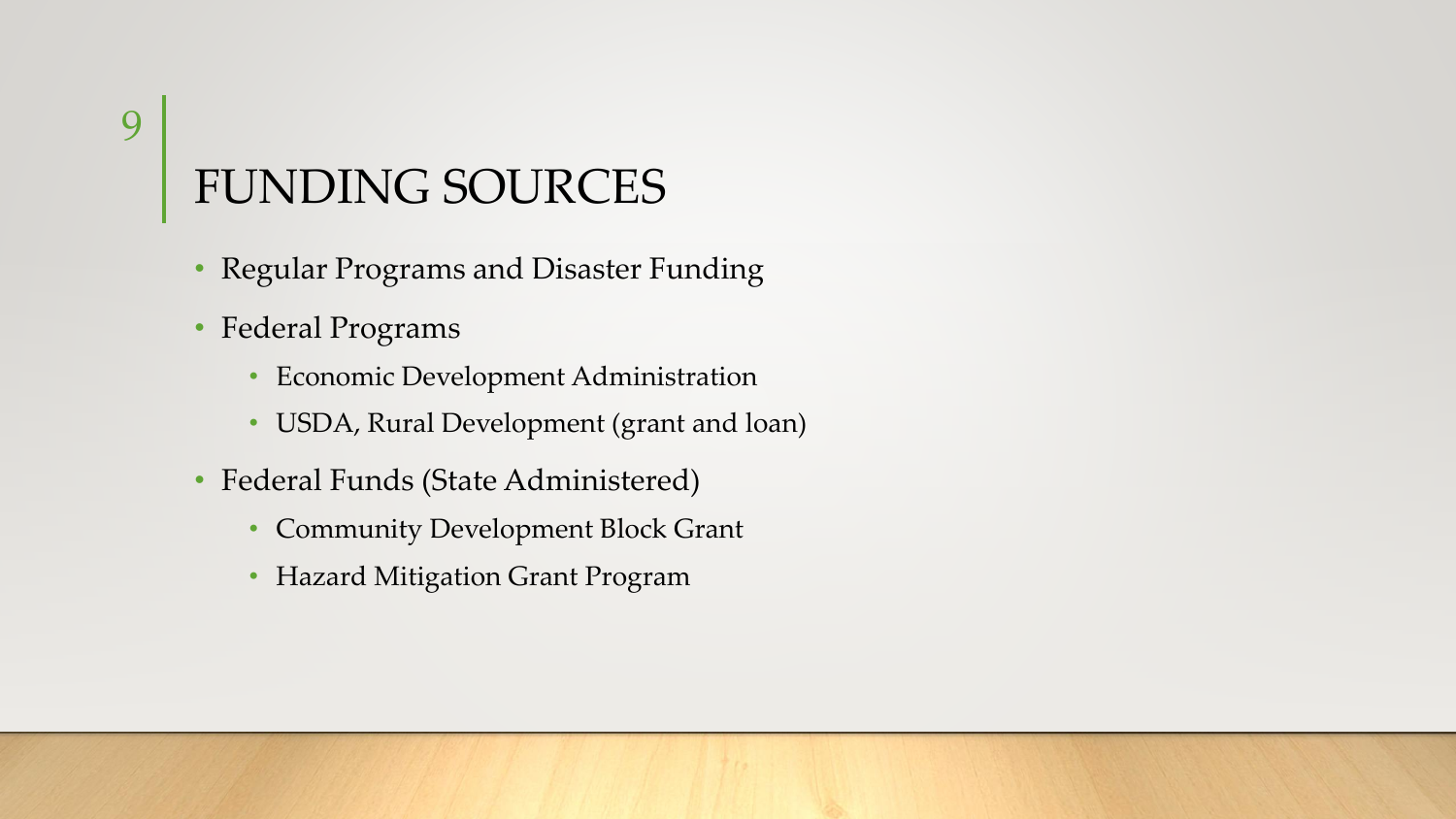## FUNDING SOURCES

- State Administered Programs
	- State Revolving Loan Fund
		- P/D, Construction, Sponsored Programs
	- Water Quality Programs
		- SRF-Clean Water, Drinking Water Programs, Watershed
- Private (Local) Funding Sources
	- Charitable Foundations (studies)
	- Gaming and Gambling Associations (studies)
	- Financial Institutions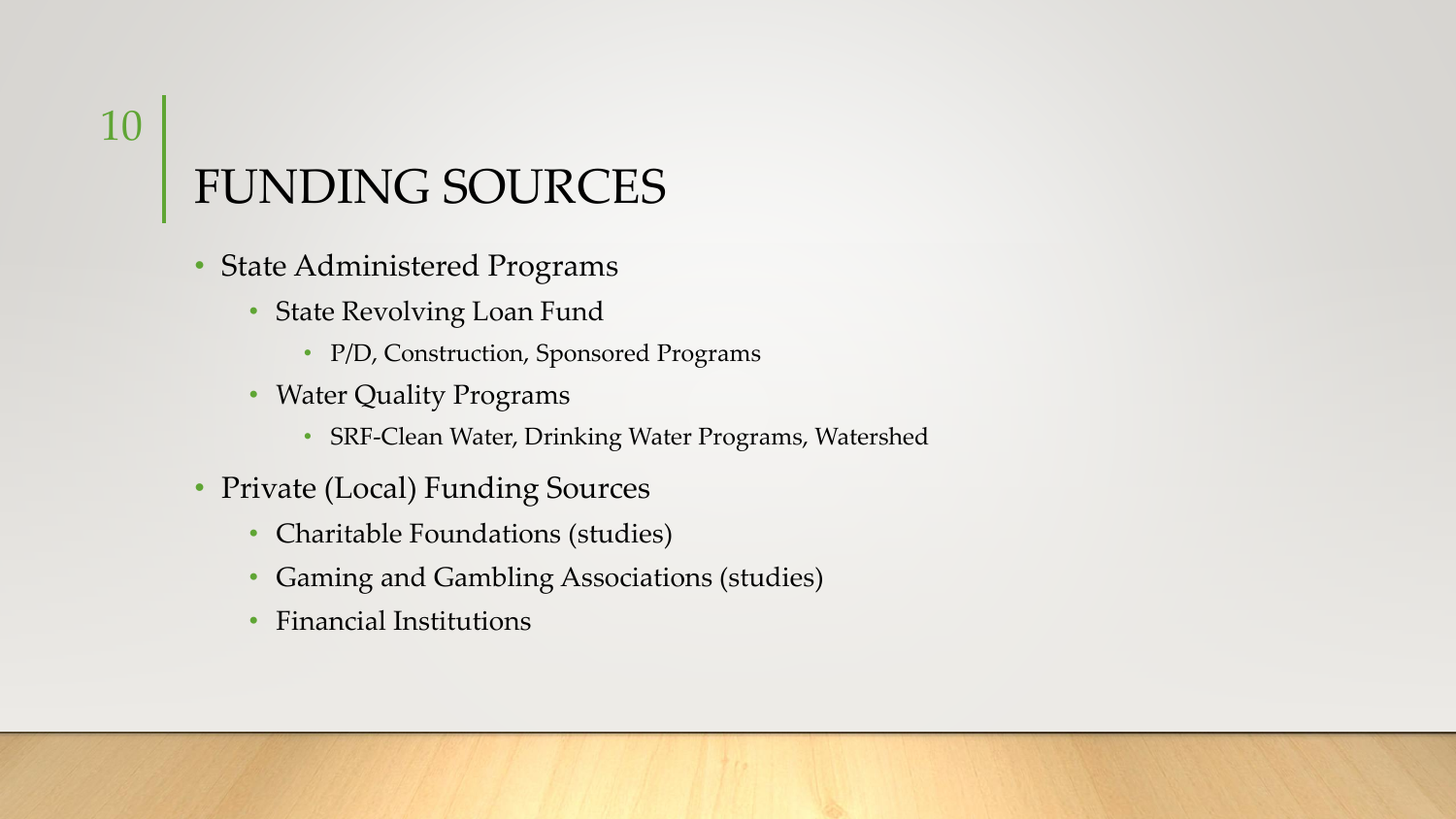#### FUNDING SOURCE REQUIREMENTS 11

- Grants (Forgivable Loans) and Loans
- Income-Driven Sources (verifications)
- Terms (rate, length, mortgage, liens)
- Federalization of Projects (stipulations and conditions)
- NEPA, Environmental Reviews/Assessments
- Prevailing Wages (Davis-Bacon)/FLSA
- Contractor Clearances (SAM, Registration)
- Buy America/American Iron and Steel
- Floodplain/Endangered Species
- Historic Preservation
- Acquisitions of Property